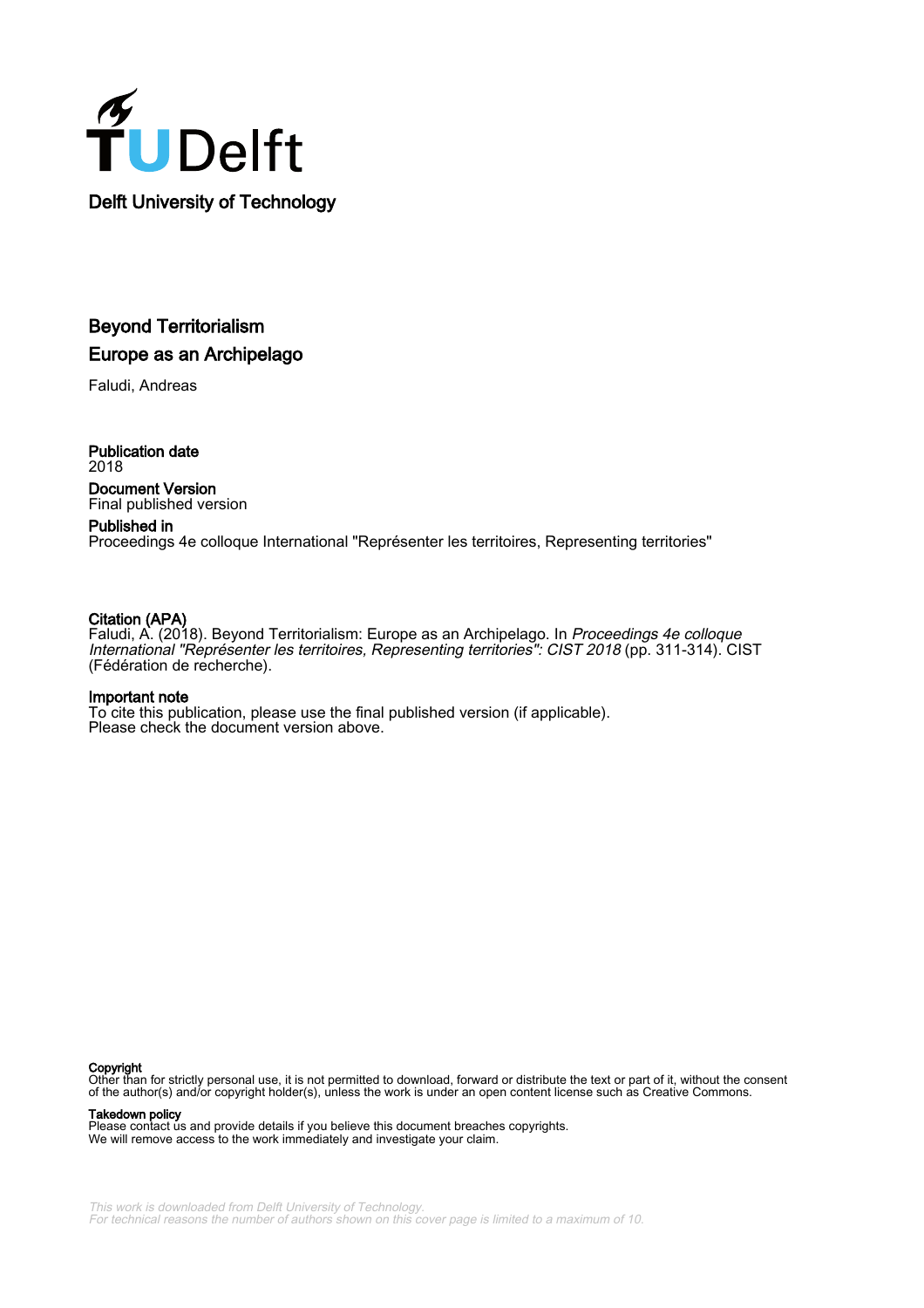# **Beyond Territorialism: Europe as an Archipelago**

# **AUTHOR**

Andreas FALUDI

## **ABSTRACT**

Under territorialism (Scholten, 2000), space is divided into territories over which states exercise territoriality (Sack, 1968). What territoriality the European Union (EU) exercises depends on whether it is intergovernmental or supranational. In either case, the representation of its territories is based on the map of member states. Under the intergovernmental view, their borders will be prominently present. A supranational representation might not even feature internal borders. The real challenge is to figure out how to represent territories under alternative views of the EU. Recognising that traditional statehood is breaking down –that we experience "the end of territories" (Badie, 1995)– such views see the EU as an "unusual polity" (Nugent, 2010). Of such views, the one of the EU as a "neo-medieval empire" (Zielonka, 2014) particularly challenges notions of the spatial representation of its territories. I propose to represent states as islands in a sea of overlapping functional relations.

#### **KEYWORDS**

Territorialism, Territoriality, Neo-medievalism

# **RÉSUMÉ**

Sous le territorialisme (Scholten, 2000), l'espace est divisé en territoires sur lesquels les États exercent leur territorialité (Sack, 1968). La territorialité de l'Union européenne (UE) dépend de son statut, inter-gouvernemental ou supra-national. Dans les deux cas, la représentation de ses territoires se fonde sur la carte de ses États membres. Sous l'angle inter-gouvernemental, leurs frontières seront bien en vue. À l'opposé, une représentation supra-nationale ne fera peut-être même pas apparaître ses frontières internes. Le défi consiste à déterminer comment représenter les territoires de l'UE de façon alternative. Si l'on reconnaît que l'État-nation se fracture – que nous faisons l'expérience de « la fin des territoires » (Badie, 1995) – ces vues verront l'UE comme une entité politique inhabituelle (Nugent, 2010). Dans ce cas, la représentation de l'UE comme « empire néo-médiéval » (Zielonka, 2014) questionne plus particulièrement les notions de représentations spatiales des territoires. Je propose de représenter les États comme des îles dans une mer où se chevauchent des relations fonctionnelles.

## **MOTS CLÉS**

Territorialisme, territorialité, néo-médiévalisme

## **1. TERRITORIALISM, THE STATE AND THE EUROPEAN UNION**

Scholte (2000: 46) argues that the "proliferation and spread of supraterritorial [...] connections brings an end to what could be called 'territorialism', that is, a situation where social geography is entirely territorial". However, he continues, territory no longer constitutes the whole of our geography, a view which has far-reaching significance for what is called territorialism. After all, the latter "implies that macro social space is wholly organised in terms of units such as districts, towns, provinces, countries and regions. In times of statist territorialism more particularly, countries have held pride of place above the other kinds of territorial realms" (*ibid.*: 47). Under state territorialism so defined, space is divided into territories over which one each exercises territoriality. Sack (1968: 19) defines territoriality as "the attempt [...] to affect,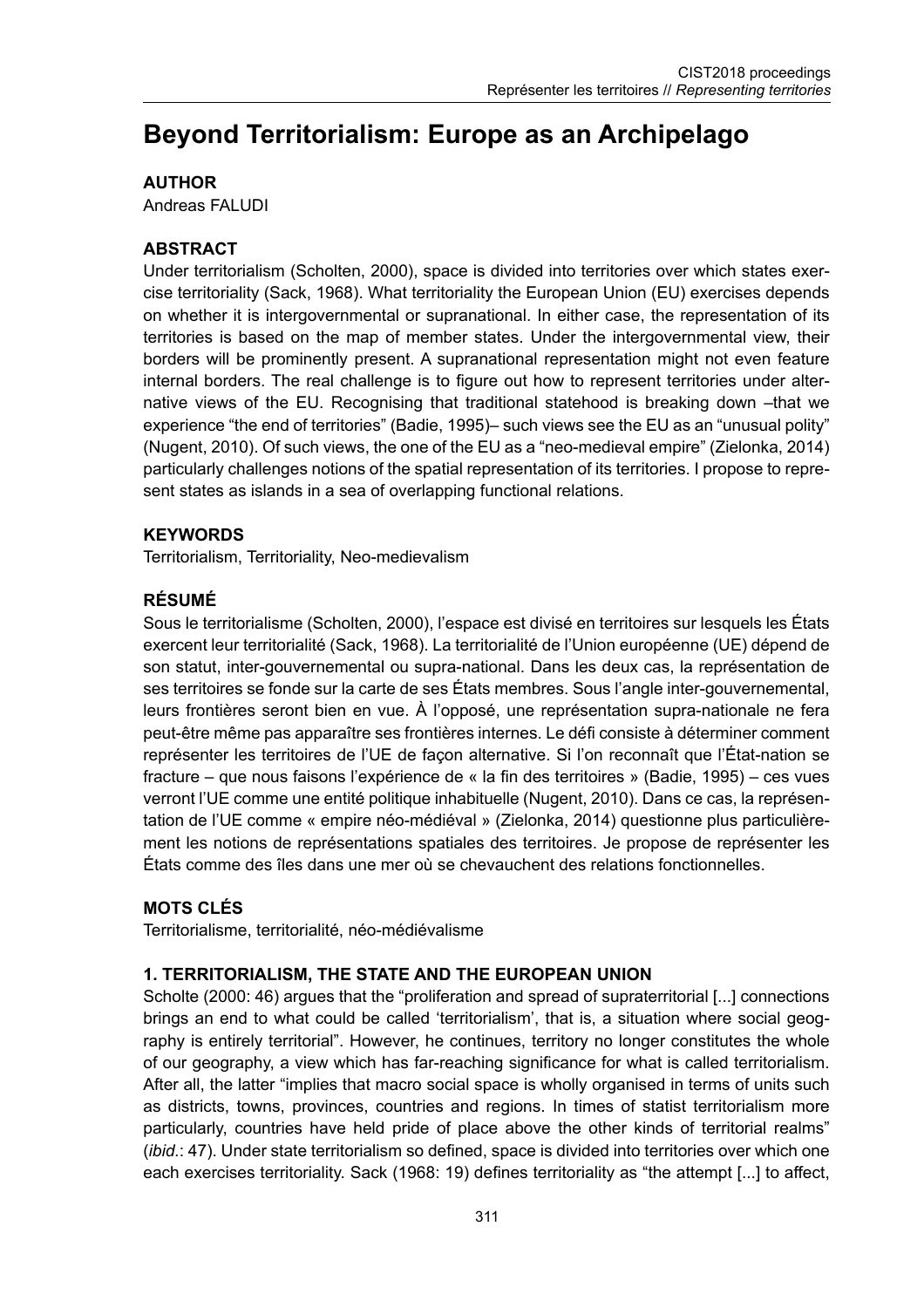influence, or control people, phenomena, and relationships, by delimiting and asserting control over a geographical area".

Meaning that the state is geographically based and bound, territoriality is one of the essential elements of statehood. Nugent (2010: 421) adds two others: *Sovereignty*, meaning that the state is above all other associations and groups within its geographic area and that its jurisdiction extends to the whole population of the area, and *legitimacy*, meaning that the authority of the state is widely recognised, both internally and externally. The latter refers to international relations theory recognising the state's monopoly of governance, both as regards public decision-making as well as enforcement. However, under European integration, these characteristics of a state come under scrutiny. The focus here is on territoriality. Does the European Union exercise at least some of territoriality?

The answer depends on whether the Union is considered as an intergovernmental or a supranational formation. If intergovernmental, then territoriality would seem to be exclusively for member states. In fact, the Union might not be considered to have a territory at all; only member states would.

By definition, it being supranational would mean that the state's monopoly of governance is broken. Elements of public decision-making as well as enforcement of territorial control shift to the level of the Union. The Union would thus have a territory of its own.

In either case, the representation of the European Union territory –or what goes for it– would feature the map of member states. Under the intergovernmental view, giving primacy to member states, their borders would be prominently present. Taken to its logical conclusion, a supranational representation might not even feature internal borders. After all, the European Union would be considered to have legal personality of its own.

#### **2. TRANSCENDING TRADITIONAL STATEHOOD**

The real challenge is to figure out how to represent the territories of the European Union under alternative views, neither intergovernmental nor supranational, which do exist. Nuggent accepts that the situation is changing, requiring such alternative views: "[The] realities of traditional statehood are breaking down in the modern world, most particularly under the pressures of international interdependence. So, for example, no modern state can now be regarded as being fully sovereign in a de facto sense, and the EU member states cannot even claim that they are fully sovereign in the de jure sense" (2010: 421-422). Recognising that traditional statehood is breaking down –that we experience "the end of territories" (Badie, 1995)– such views see the EU as an "unusual polity" (*ibid.*: 437). Of such views of the EU as a "neo-medieval empire" (Zielonka, 2014) particularly challenges notions of the spatial representation of its territories. Zielonka himself is less concerned with space. Referring to the present, he invokes Barbara Tuchman when she writes about situations in which nations going to war as the "march of folly". Every attempt to make the Union a proper federation would thus be counterproductive. The strategy should rather be one of "creating more 'Europes' and not more Europe, meaning a single integrated continent" (*ibid.*: 48) The Union itself will survive, if at all, only in a weakened form. Cities, regions and non-governmental organisations will become stronger, making state borders fuzzier, thereby even further dividing loyalties. Invoking Saskia Sassen, Zielonka sees agglomerations and "global cities" filling the political and administrative vacuum left from the loss of power at national level. "Modern cities operate transnationally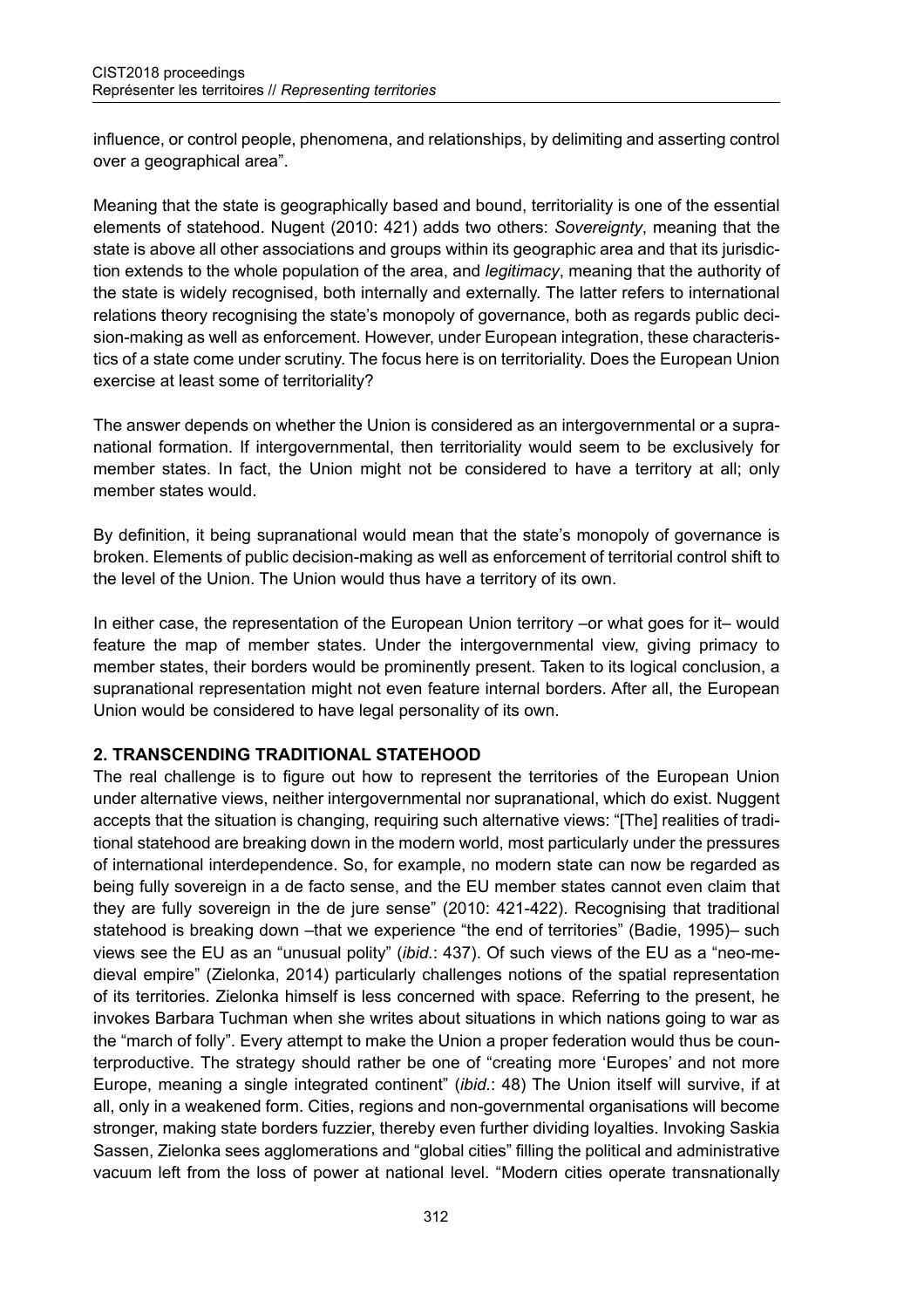through a variety of trans-border networks, often ignoring traditional interstate diplomacy. Their inhabitants are also transnational. They are actors from a different, super-modern universe" (*ibid.*: 90). In fact, they sometimes work like the medieval Hanseatic League.

Zielonka envisages such diverse and decentralised networks, for instance for transport, energy, migration, tourism and sport. These could prove to be more effective and efficient than any attempt to bring all of them under one jurisdiction.

Importantly, he nowhere suggests a return to the rule of nation states. National sovereignty is meaningful only where national borders coincide with market transaction fringes, military frontiers and migration trails. Relying on the revival of the nation state is thus not the answer; networks are. Rather, instead of a return to a "Westphalian" order based on the recognition of state sovereignty, Zielonka foresees a new medieval order. What this means is the exercise of authorities resembling the medieval mode, with divided sovereignty, differentiated arrangements and multiple identities. Rather than continuing to rely on fixed and hard borderlines, the future will bring fuzzy borders. Rather than central redistribution, there will be several types of solidarity. Rather than imposing rules, the future is one of bargaining, flexible arrangements and incentives. It is in this respect, and only in this, that Zielonka invokes the Middle Ages as a model.

#### **3. REPRESENTING THE NEO-MEDIEVAL EMPIRE**

How to represent this spatially? To start with, I propose to represent states as islands. Taking account of the international dependences addressed by Nugent and Zielonka, we can conceptualise the islands as forming an archipelago. The surrounding sea are the overlapping functional relations. That this is so should have implications on how states perceive themselves. A discourse of frontiers as barriers, to be crossed only at the pleasure of responsible authorities no longer fits. Islands must interact with the seas lapping their shores. Those seas form endless fields of opportunities to which the Freedom of the Seas guarantees seafarers access.

Indeed, Europe deserves better than being forced into the straightjacket of thinking of states and of their territories only in terms of containers. Europe as an archipelago comes down to viewing the space of the Union differently. It is the same with spatial planning. It may concern whether the islanders succeed in developing their lands purposefully and in integrated fashion. Importantly though, planning would also be about them managing their relations with the surrounding sea and with the other islands, including those far behind the horizon. Indeed, the sea forms an endless field of opportunity, certainly for the more daring seafarers.

Perhaps an even starker metaphor would be to represent states, not as islands but as ice floats. Sometimes, ice floats coalesce into larger ones. In the fullness of time, some disappear as, indeed, states disappear. There is nothing eternal about them. States are historic constructs and as such can be undone. However, for as long as they last, which, depending on their makeup, can be long, they provide a base.

To pursue yet another line of thought, maybe, we should see Europe as a cloud. The institutions of the Union do not fit into a box, not even a large one. The spaces they cover overlap, creating an apparently disorderly pattern: the Union itself; the European Economic Area; the Schengen Area including amongst others Switzerland; the Euro zone, but note that non-members Montenegro and Kosovo and mini-states not otherwise involved like the Vatican also